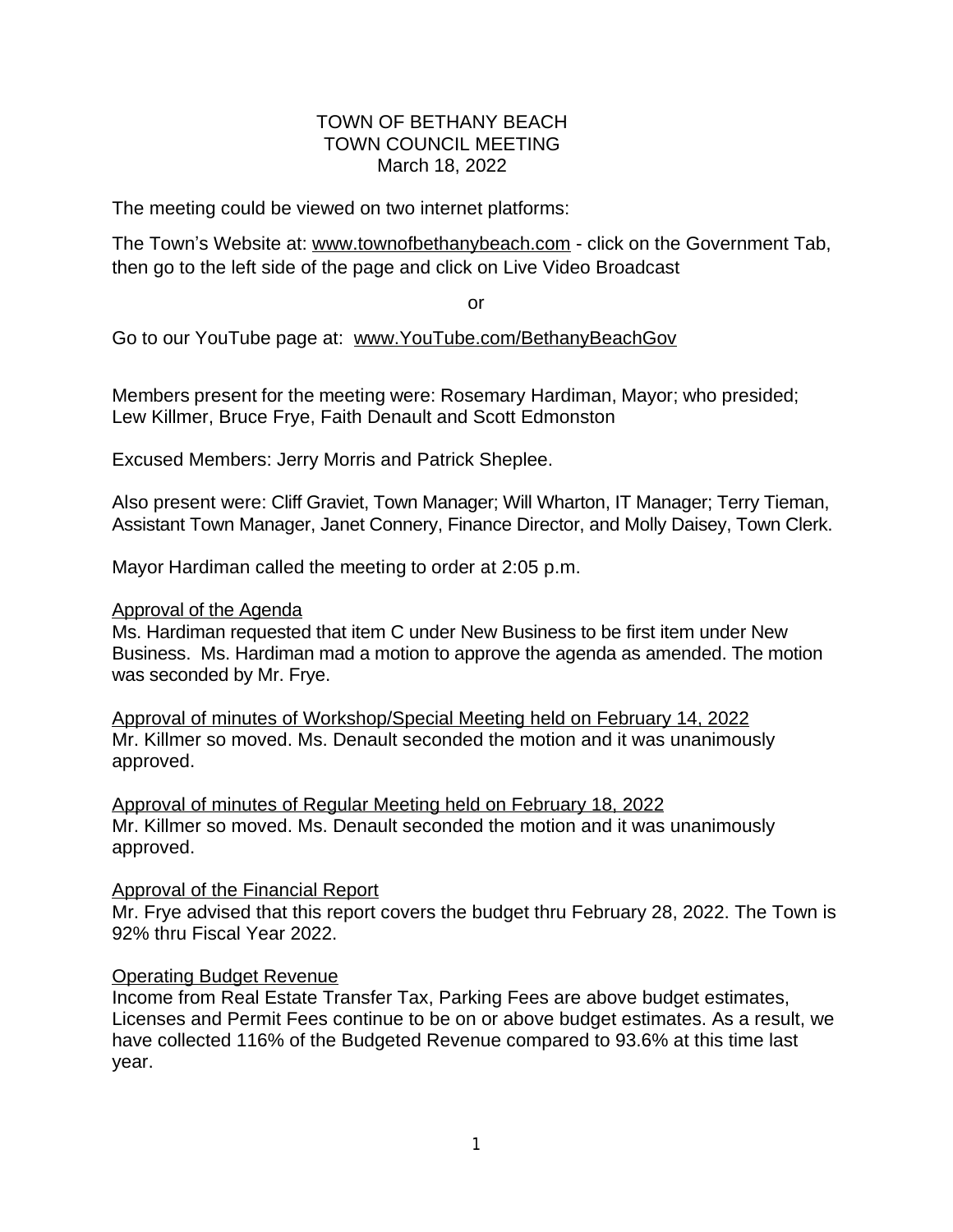### Operating Budget Expenses

We have expended 84.9% of our budgeted amount compared to 80.1% at this time last year.

Recognizing that the report is subject to audit, Mr. Frye respectfully moved that the Council accept and approve the unaudited report. Mr. Killmer seconded the motion and it was unanimously approved.

### Announcements

Ms. Mary Regan, 606 Delaware Court was recognized. She questioned if anything was being done to improve the entrance off of Rt. 26 into Bethany West/Bicycle Shop and Bethany Diner. It's very confusing and dangerous. Mr. Graviet responded that the Town's engineering firm has been to the location and are currently developing a solution to this.

### Report from the Planning and Zoning Commission

Mr. Gaughan advised at the last meeting the Commission approved a lot partitioning at 857 Garfield Parkway into two lots. Discussions continued regarding the Comprehensive Plan. Various environmental initiatives will be discussed at tomorrow's meeting. And also changes to the membership of the Non Residential Design Review Committee.

## Report from the Non-Residential Design Review Committee

Mr. Killmer reported that at the last meeting a sign was approved for Off the Hook Restaurant. The sign meets all requirements.

### Report from the Town Manager

Mr. Graviet reported that we are having our engineers design a crosswalk layout for the intersection of Ashwood Street and Route 1 that would include a pedestrian warning light. Unfortunately, DELDOT will not be able to lend the Town fiscal assistance for this project, but we are hoping it is something we might be able to complete by late spring or early summer. The cost of this would be approximately \$90,000.00.

The Council is aware of the length of time and the amount of effort we have put into dealing with a potential visual blight of utility poles as 5G cell service coverage is expanded. The Federal Government has given service providers a great deal of latitude with the installation of these poles and has given local government very little protection or ability to push back on the installation of these poles. When you talk to service providers, they always site the fact that they can install camouflaged poles.

Well, our first camouflage pole is going to be installed at the east end of the north Garfield Parkway alley.

Comcast continues to work in Bethany Beach. Their in-ground installation has not been without a number of issues and foremost among them is that they are repeatedly breaking our water lines. Staff met with higher level Comcast representatives two weeks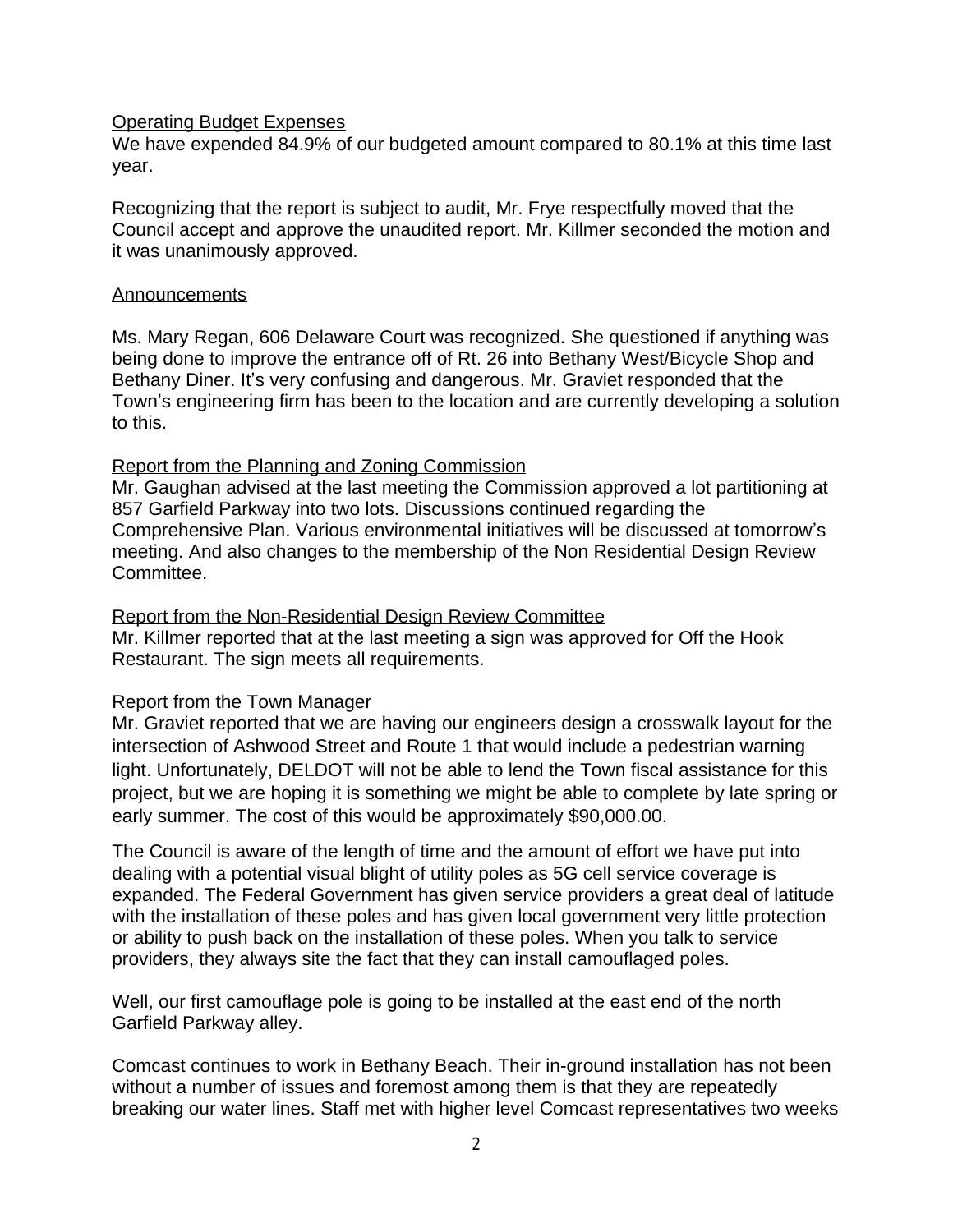ago and we have agreed to let them continue to work into the summer and they have committed to work to eliminate their problems. If we find we are having issues with their installation, we'll stop construction and wait for the fall to resume. That is not what we want to do, however.

The Town had been looking at installing EV stations at the north and south ends of Pennsylvania Avenue. Those installations would have occurred in residential areas and after some of our experiences with our EV stations downtown, it was decided not to place them on our residential streets. We still want to increase the number of stations we have and to that end are working to install 4 Level 3 (the faster charger) stations that will charge up to 8 cars in the public parking lot alongside of the Blue Crab Restaurant.

The museum is about ready to open to the public. A model was just completed of the Allie May, the boat that used to bring visitors to Bethany in the Town's early years. The model will be installed in the next week or so and the sign for the museum will also be installed. That ends the current work on the Museum and I believe that the CHAC Committee is planning an official open in late April.

Citizens should not be alarmed, the National Guard Camp will be conducting a training exercise in Town from April  $4<sup>th</sup>$  to April  $8<sup>th</sup>$ . They will be wearing white hazmat suits and driving Humvees.

Discussion, Consideration and Possible Vote on an Amendment to the Proposed FY 2023 Budget, Adding \$251,000 to the General Fund Capital Budget for Preliminary Engineering of the Loop Canal Dam and Decreasing the General Fund Capital Reserve By a Like Amount

Mr. Graviet stated that this is simply a supplement to the budget. He introduced Mr. Chris Brooks who is the principal working on the construction of the dam and asked him to brief the Council on what exactly the dam can do in Bethany Beach. A 30% plan is what the Council is being asked to approve today with this budget supplement. Mr. Brooks gave a brief presentation to the Council and audience. Ms. Deanult made a motion to approve the 30% plan to add \$251,000 to the General Fund capital budget as proposed. Seconded my Mr. Frye it was unanimously approved.

## Discussion, Consideration and Possible Vote on Adjustments to the FY 2022 Special Fund Budget, to Match Grant Funds Actually Received

Ms. Connery stated that every year the Town applies for grants from Federal, State and other sources. Fiscal Year 2022 budget was prepared over a year ago using estimates of the minimal amount of grant funds the Town expected to receive. Grant funds that were actually awarded to the Town exceeded those estimates by \$136,438. This amendment will adjust the revenue and the expense of the Town's Special Fund in order to match grant funds actually received. Mr. Killmer made a motion to adjust fiscal year 2022 special fund budget to match grant funds actually received. Seconded by Mr. Frye it was unanimously approved.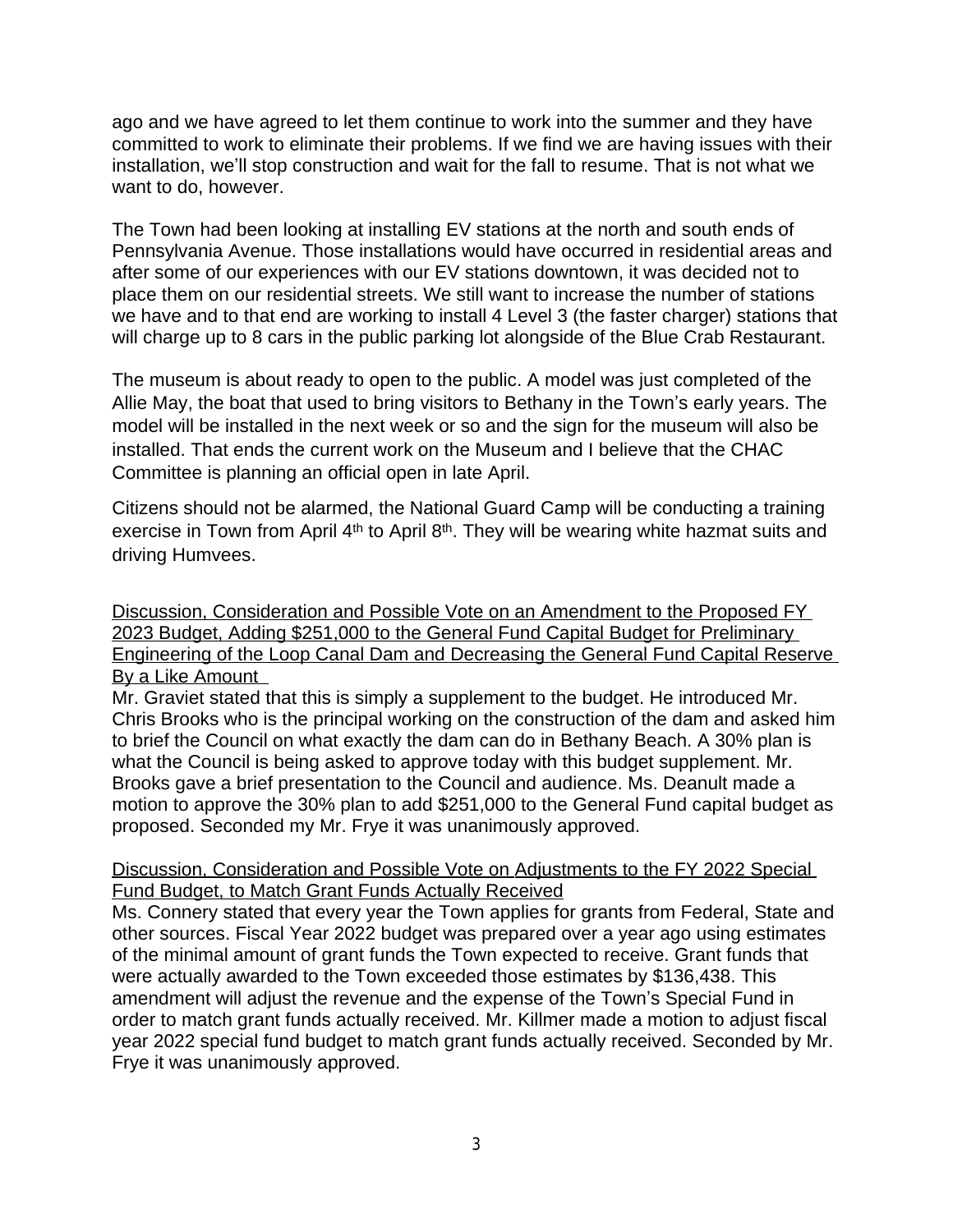Discussion, Consideration and Possible Vote on a Supplement to the FY 2022 General Fund Capital Budget of \$239,000 for Previously Approved Land Purchases and \$7,000 for a Previously Approved Vehicle Purchase

Ms. Connery stated that these are two amendments to the capital budget. The land purchase was approved by the Town Council in April 2021. However, the budget was not amended at that time, so it is being done now before the fiscal year ends. This was for the purchase of 2.7 acres of unimproved land. Second part of the amendment had \$15,000 in the budget for the purchase of a used vehicle for administrative uses. With vehicle prices being much higher than anticipated, the vehicle purchased was a little over \$21,000, so the budget needs to be amended to compensate for the higher price. Mr. Killmer made a motion to approve the supplement to fiscal year 2022 general fund capital budget of \$239,000 for a previously approved land purchase and \$7,000 for a previously approved vehicle purchase. Seconded by Mr. Frye it was unanimously approved.

## Discussion, Consideration and Possible Vote on Budget for FY 2023 and Schedule of Fees

Ms. Connery advised that the budget for the following year begins on April 1, 2022. The Budget and Finance Committee recommends approval of the FY 2023 Budget. The proposed budget has been available to the public on the website and at Town Hall. A Public Hearing was held on March 14, 2022. The proposed budget includes \$11,507,000 in revenue, \$9,864,000 in operating costs, \$596,000 in capital payments and \$246,000 in debt repayment. This budget does include an increase in trash fees. Mr. Killmer made a motion to approve the FY 2023 Budget and schedule of fees. Seconded by Ms. Denault it was unanimously approved.

## Discussion, Consideration and Possible Vote on Awarding Concessions for Exercise Classes to be held during the Summer Season on the Beach

Mr. Graviet stated that Code requires the Town to approve beach activities, such as yoga. This aids in not having a large number of people in the same areas competing at the same time. There are seven applicants this summer. Events Coordinator, Julie Malewski, has created a calendar showing the days/times of events offered, which shows no conflict. Only change from previous years is yoga in the park would be offered. Ms. Denault made a motion to approve the proposed exercise classes as presented. Seconded by Mr. Killmer it was unanimously approved. Ms. Hardiman requested that activities in the park not take place near the homes, Mr. Graviet stated that that can certainly be a stipulation.

# Discussion, Consideration and Possible Vote to Pave the Town Public Parking Lot in the 200 Block of Garfield Parkway

Mr. Graviet stated this is informational rather than approval of the funding because this falls in the amount the Town Manager is allowed to proceed with. The Town has owned this parking lot for several years now. The plan was to improve the lot with pervious surface as opposed to asphalt. At this point in time a pervious surface will not work in this lot. It will not hold up with the turning. Other surfaces were discussed and the price was significantly more. Mr. Killmer made a motion to approve paving the parking lot in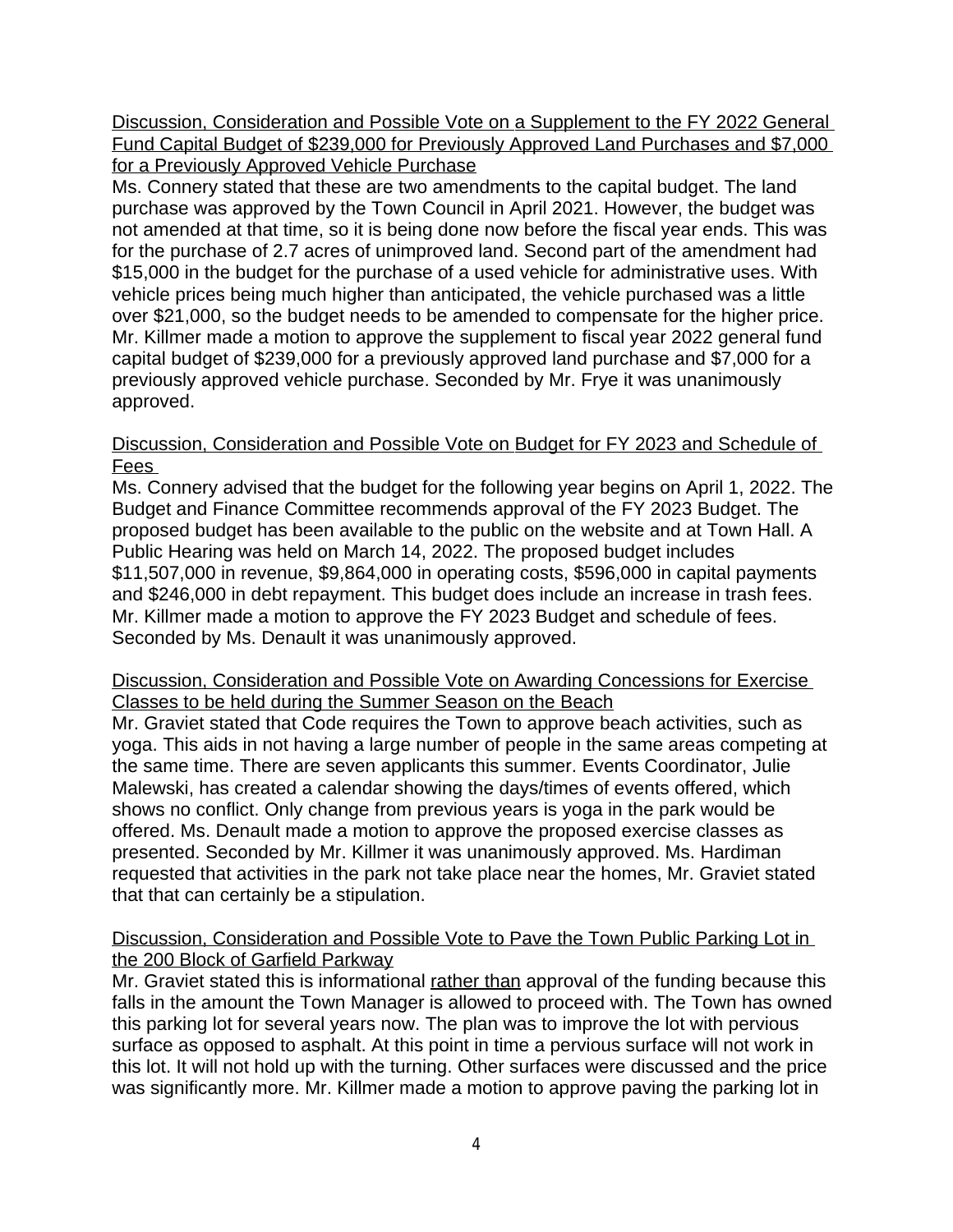the 200 block of Garfield Parkway. It was seconded by Mr. Frye.

Mr. Edmonston commented that he understands the concern with costs, but is against paving the lot with blacktop. It conflicts with what the Planning and Zoning Commission has been working on. This parking lot is mostly only used in the summer months for parking and farmer's market. Mr. Graviet stated that this parking lot, and area of Bethany Beach never floods. It deteriorates quickly and it constantly being re-stoned in the summer months.

Mr. John Gaughan, 676 Collins Street, was recognized. He doesn't agree with asking residents to do one thing, and the Town do the opposite. The option to leave it as it is, and re-grade it as needed is the better option in his opinion. He disagrees with the use of a non-pervious surface for the parking lot. Mr. Graviet stated that looking at the lot, you may think it is a pervious surface, it is not. The crush and run is constantly compacted, just as concrete or blacktop are. Mr. Gaughan suggested having a public hearing and letting residents know the difference.

Diane Fogash Boyle, 358 Sandpiper Dr, was recognized. She stated that not having a pervious surface in this lot is going against what the Planning and Zoning Commission is trying to do.

Mr. Edmonston asked if it is possible to continue to regrade the lot and wait and see if another product becomes available.

Mr. Killmer asked how many residents would be okay with spending \$400,000 vs \$30,000. In response to residents using pervious surfaces, their residential lots would be nowhere near this price. It would be a much smaller area.

Ms. Hardiman tabled this until more information is gathered and there is a full Council present.

(First Reading) To Amend Town Ordinance 486-21A(4) (Littering, Solid Waste, Recyclables and Yard Waste), Article IV (Recycling and Recyclable Items), changing from "four" inch to "three" inch limbs that may be removed (Council may elect to Waive the First Reading Pursuant to Chapter 45.5 of the Town Code)

(First Reading) To Amend Town Ordinance 486-21A(5) (Regarding logs) by removing it entirely (Council may elect to Waive the First Reading Pursuant to Chapter 45.5 of the Town Code)

(First Reading) To Amend Town Ordinance 486-21C(4) by adding "logs" to the list of items not accepted for yard waste (Council may elect to Waive the First Reading Pursuant to Chapter 45.5 of the Town Code)

Ms. Hardiman stated that these three items all relate to Section 486 of the Town Code are related and will be combined in the interest of saving time. Mr. Graviet explained that these items were brought up by the Public Works Dept. This has been discussed at